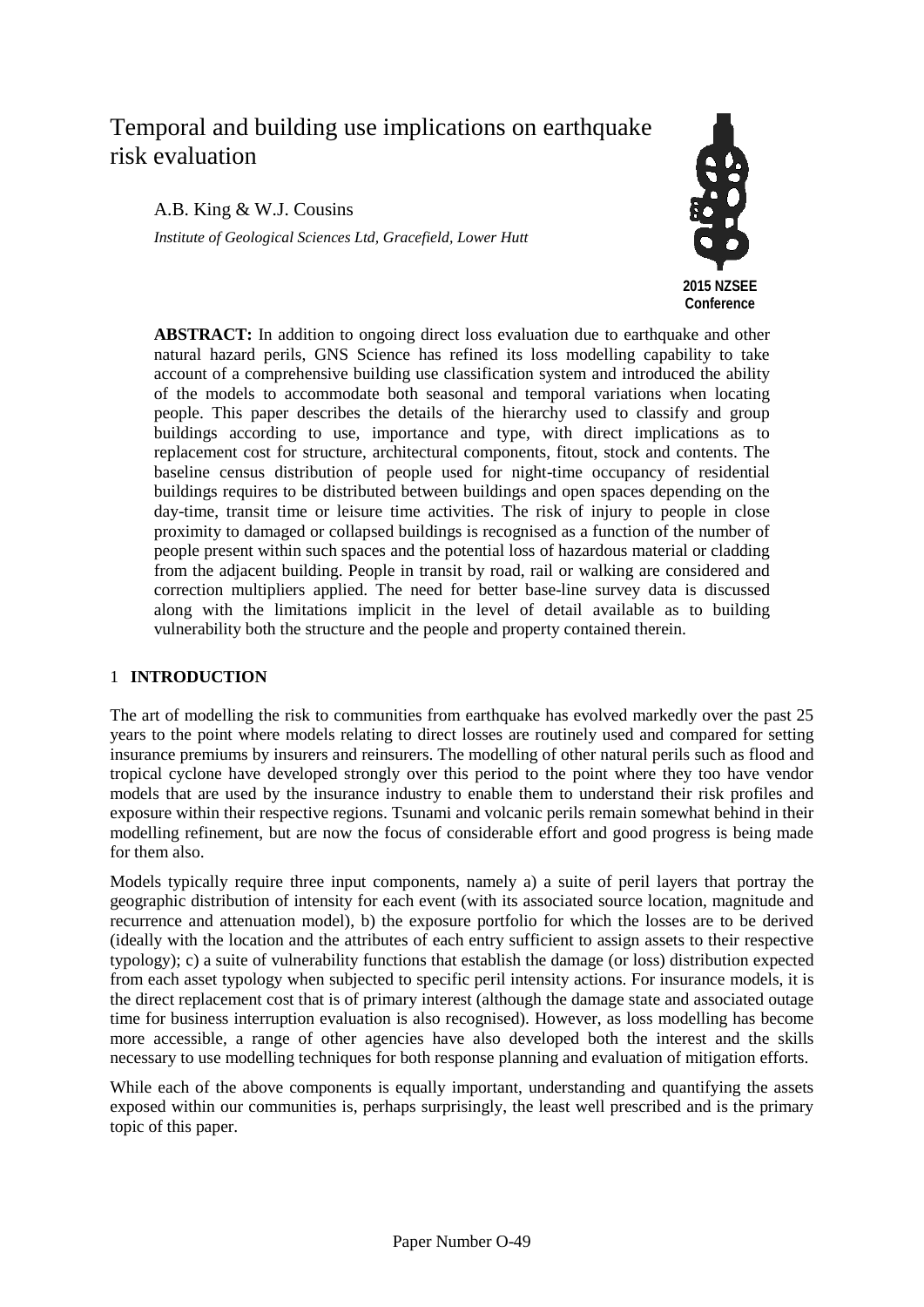# 2 **RISKSCAPE**

#### 2.1 **The Model**

Within New Zealand, GNS Science and NIWA have been developing the RiskScape (1) model under contract from the research arm of the Ministry for Business Innovation and Economy MBIE (formerly the Foundation for Research Science and Technology). From its inception it was recognised that RiskScape would provide the connection between the peril models developed within the two CRI's (and others) and an array of various end-user groups such as the Territorial Authorities (for response planning and land-use risk evaluation); various central government departments (including Treasury (intrinsic liability), MfE (land use planning and risk reduction), MBIE (Building Controls and Risk Mitigation strategy development - especially Earthquake Prone Building evaluation); MCDEM (for emergency response planning and disaster response implementation); Ministry of Health (post disaster response planning); ACC (Post Disaster Risk transfer and planning); Insurance Industry (acceptance of risk levels, setting of premiums) to name but a few.

This diversity of end-users brings with it a wide range of user skills and knowledge and a similar wide range of expectations as to the results and their associated reporting expectations. Thus while some users retain the direct loss focus, others are interested in projections about people (casualties and injury characteristics), and post-event response strategies, while an increasingly large sector have a risk reduction focus and are interested in the effectiveness of alternative risk reduction strategies. The RiskScape model attempts to meet each of these end-user needs with the user interface being developed around 'simple selection' both for input options and results delivery.

## 2.2 **Asset Exposure Data Repository**

Perhaps one of the greatest surprises the RiskScape development team faced as they embarked on the development of the platform was the lack of knowledge across New Zealand of our assets and the built environment we have created. Where things are, what they are, and even a few of their key attributes are not generally known and are proving difficult to acquire. In some cases the knowledge is retained within the agencies with responsibility for particular assets (water supply and waste water facilities being two such items). In other cases there is a sensitivity that the knowledge is 'confidential' (either for commercial or security reasons), while in others the knowledge is simply unavailable (being either in hard-copy archives or simply 'lost'). Even when it is available it is seldom complete and often missing key attributes that are needed to guide the assignment of fragility or vulnerability functions. While this is the case for fixed assets, the situation is even further clouded with mobile 'assets' such as people, vehicles, and commercial stock, the locations of which vary with the time of the day, the season and normal behavioural characteristics (i.e. work-day or leisure day).

So, being faced with this deficiency the RiskScape team set about creating its own purpose-built asset repository that could provide the specific data for the particular risk evaluation. This was done with the knowledge that other countries (US, Australia, Taiwan, Japan and Europe – each of whom have larger and more complex communities than we in NZ) have overcome these issues and have well defined natural hazard risk models with which to model probable loss and impacts of natural hazards and are using these to inform their respective decision makers as we were seeking to do in NZ.

The specification for the repository required that it be capable of the following:

- 1. GIS display and editing capability.
- 2. Accepting both point locations (e.g. buildings, bridges) and line elements (e.g. pipes, roads, cables).
- 3. Accept and retrieve asset data captured in differing formats (e.g. .pdf, .jpg, csv, .shp).
- 4. Be secure when necessary (in the control of the data supplier).
- 5. Be expandable both as to number of entries and attributes stored.
- 6. Be capable of both upload and download of data to approved field observational tools.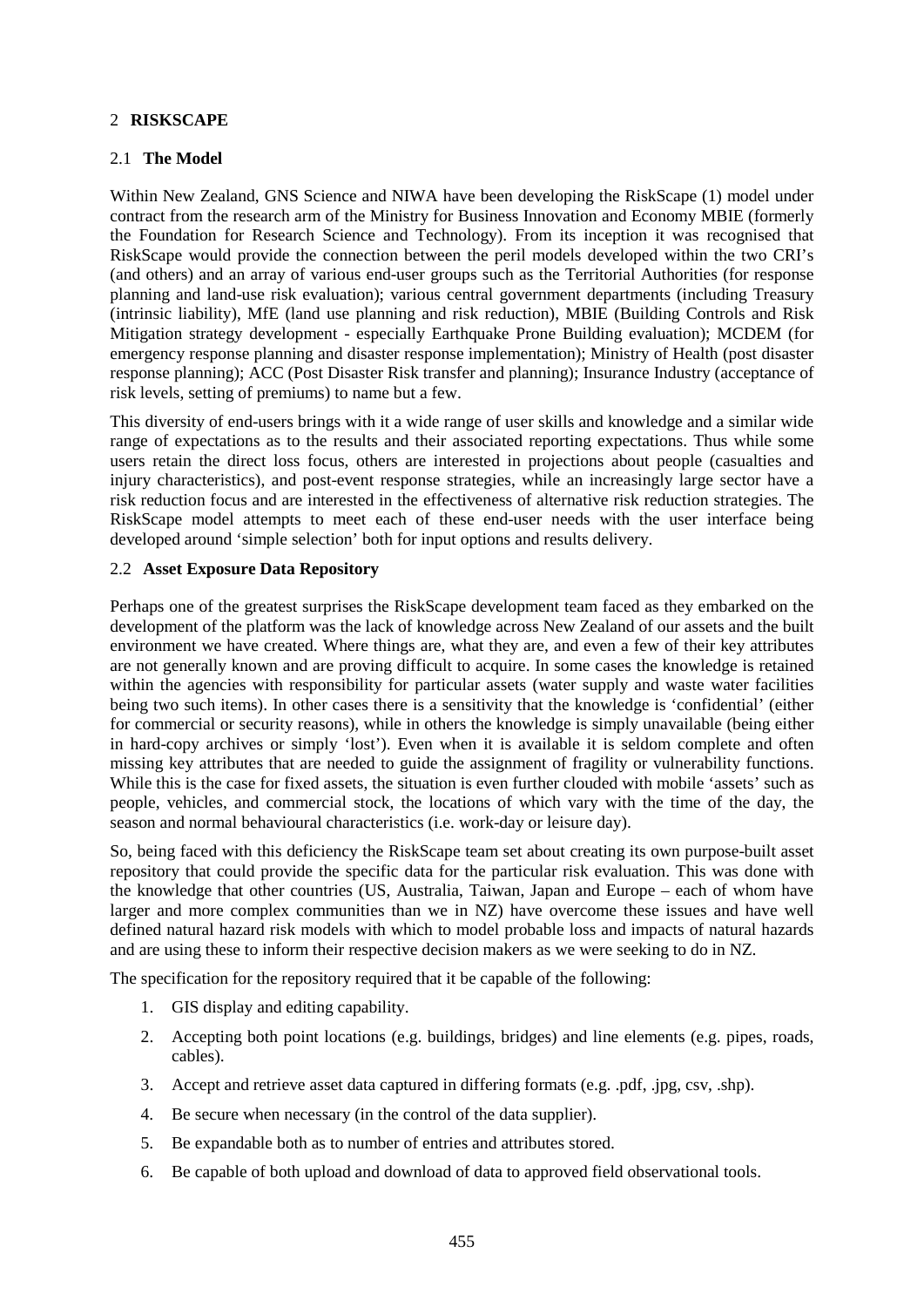- 7. Accepting crowd-sourced data (with appropriate administrative controls).
- 8. Interface with a variety of end-user specific applications (risk evaluation, asset safety evaluation, asset condition evaluation, etc.).

This resulted in a repository that accepts the following general classes of assets:

- Buildings: Fixed location; 240 typologies, primarily sourced from Quotable Value subsidiary PropertyIQ but with TA supplement (2.5M entries); Variable (moderate) reliability; Occupancy Use Classification;
- Infrastructure: linear networks (pipes, cables, roads, etc.) with fixed point nodes (pump stations, junction points; switch yards, etc.); At/above/below ground; Direct replacement and community resilience components; sourced utility operator (sensitive)
- Land-use plots: polygon based land-use derivatives of agricultural and forestry use, open space use, public and private
- People: Mobile locations; varying adaptive capability (demographic characteristics); Sourced Statistics Department (census and workplace), Ministry of Education;
- Vehicles: Mobile locations passenger and freight;

## 2.3 **Risk Applications**

The same broad categories of risk application identified by the RiskScape developers was damage that resulted in a) direct costs associated either with replacement or reinstatement, b) service disruption (often affecting the broader community) c) casualty, death and/or displacement of people, d) indirect costs associated with business and community disruption the scale of which is strongly influenced by the intrinsic resilience of the community generally established prior to an event.

Loss modelling relies strongly on segmenting the assets exposed in a community into similar typologies and considering the overall behaviour of each grouping when deriving their damage and losses. While this eliminates the option of evaluating specific asset behaviour (unless considerable detail and analysis have been employed on that particular asset), it enables statistics to be employed both to understand the behaviour of the asset group and also the distribution of the response of different asset types.

#### 3 **GROUPING ASSETS**

## 3.1 **Defining Use Categories**

For deriving direct losses, the replacement cost remains the most appropriate metric. To allow for different building styles and performance demands, the Occupancy Use Category provides an appropriate costing basis. The Use Categories used in RiskScape have recently been revised and can now be aggregated first to a sector level and then to a group level as indicated in Table 1. Filters are available within RiskScape that permit the loss and damage projects of one or more sectors and one or more groups to be evaluated should this need arise. Thus, for example, only the emergency response sector could be evaluated for damage state or to enable testing of various mitigation strengthening or isolation methods (through the use of enhanced modified vulnerability functions).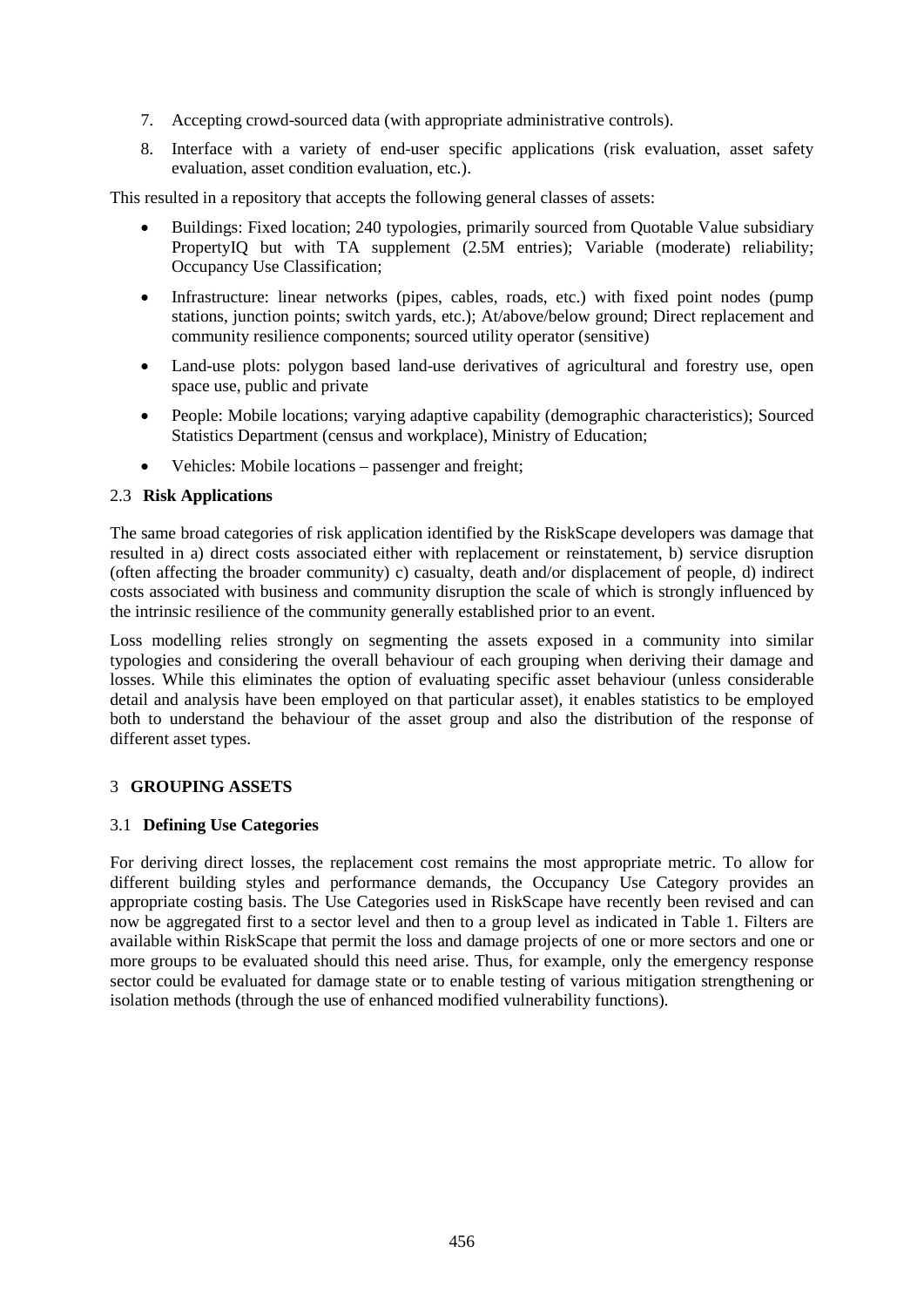| Group           | <b>Sector</b> | <b>Use Categories</b>                                                                                                              |  |  |
|-----------------|---------------|------------------------------------------------------------------------------------------------------------------------------------|--|--|
| Essential       | Emergency     | Police; Fire; Ambulance; Civil Defence; Military;                                                                                  |  |  |
| Services        | Utility       | Communications (phone; radio, TV; data); Electricity; Gas; Water;<br>Fuel; Finance                                                 |  |  |
|                 | Healthcare    | Hospital; Clinic; Pharmacy; Resthome; Vet                                                                                          |  |  |
|                 | Transport     | Airport; Rail; Road; Sea/River (Major facilities only)                                                                             |  |  |
|                 | Governance    | National, Local; Institutional                                                                                                     |  |  |
| Community       | Accommodation | Housing; Village unit; Apartment; Hotel; Motel; Hostel;<br>Outbuildings                                                            |  |  |
|                 | Education     | Pre-school; Primary; Secondary; Tertiary                                                                                           |  |  |
|                 | Civic         | Cultural; Civic hall; Community halls; Library; Marae; Museum;<br>Monument; Religious                                              |  |  |
| <b>Business</b> | Commercial    | Office; Retail (shops); Mall (general); Mall (food); Parking; Finance;<br>Wholesale; Vehicle sales                                 |  |  |
|                 | Industrial    | Manufacturing; Warehouse/storage; Servicing; Mining; Energy;<br>Repair/maintenance; Packaging                                      |  |  |
|                 | Agricultural  | Livestock (dairy/sheep/beef/pig/horse/others); Crops (in Ground);<br>Crops (above ground) Fruit; Forestry; Vegetable; Horticulture |  |  |
| Lifestyle       | Entertainment | Bars; Fast food; Gaming; Restaurant; Theatre; Cinema                                                                               |  |  |
|                 | Recreation    | Sport facility; Stadium; Pools; Camping                                                                                            |  |  |
|                 | Open Spaces   | Playground; Carpark; Reserve; Building site; Beach; Street (CBD;<br>industrial; residential; rural); Forest                        |  |  |
|                 | Other         | Other                                                                                                                              |  |  |

**Table 1. Occupancy Use Categories (used for Risk Evaluation).**

#### 3.2 **Application of Use Categories**

The subdivision of use categories outlined in Table 1 assists in the application of risk and loss assessments in each of the following:

- a) Identification of Essential Services: The location and evaluated damage expectations for each of the essential services listed enables the potential weak links in critical facility providers to be identified, and the prioritisation of appropriate mitigation measures to be evaluated. For such facilities the lack of post-event functionality is often of greater concern than repair costs since the community response is usually highly dependent on access and application of these services in times of crisis.
- b) Community Facilities: The three sectors covered within this group (accommodation, education and civic) are diverse and intended to cover those facilities necessary to enable the community to continue to function (at a base level) along with the essential services.
- c) Occupancy Rates: The variation in occupancy with time and season are based on census distributions (for night accommodation) and day/transit for both workday and leisure being described below. Links have been developed between each use category specified in Table 1 and their associated industrial sector that permits daytime occupancy rates to be derived from employment, educational and institutional occupancy statistics. Pedestrian and tourism counts will be used to redistribute a portion of those to open spaces when appropriate.
- d) Replacement costs: The direct material damage costs resulting from natural hazard events are a combination of the replacement/reinstatement of the structural (load-bearing) components (25~30%), the architectural (claddings, windows, doors, partitions, ceilings and fit-out) components (30~50%), the services (H&V, lifts, electrical, communication and data networks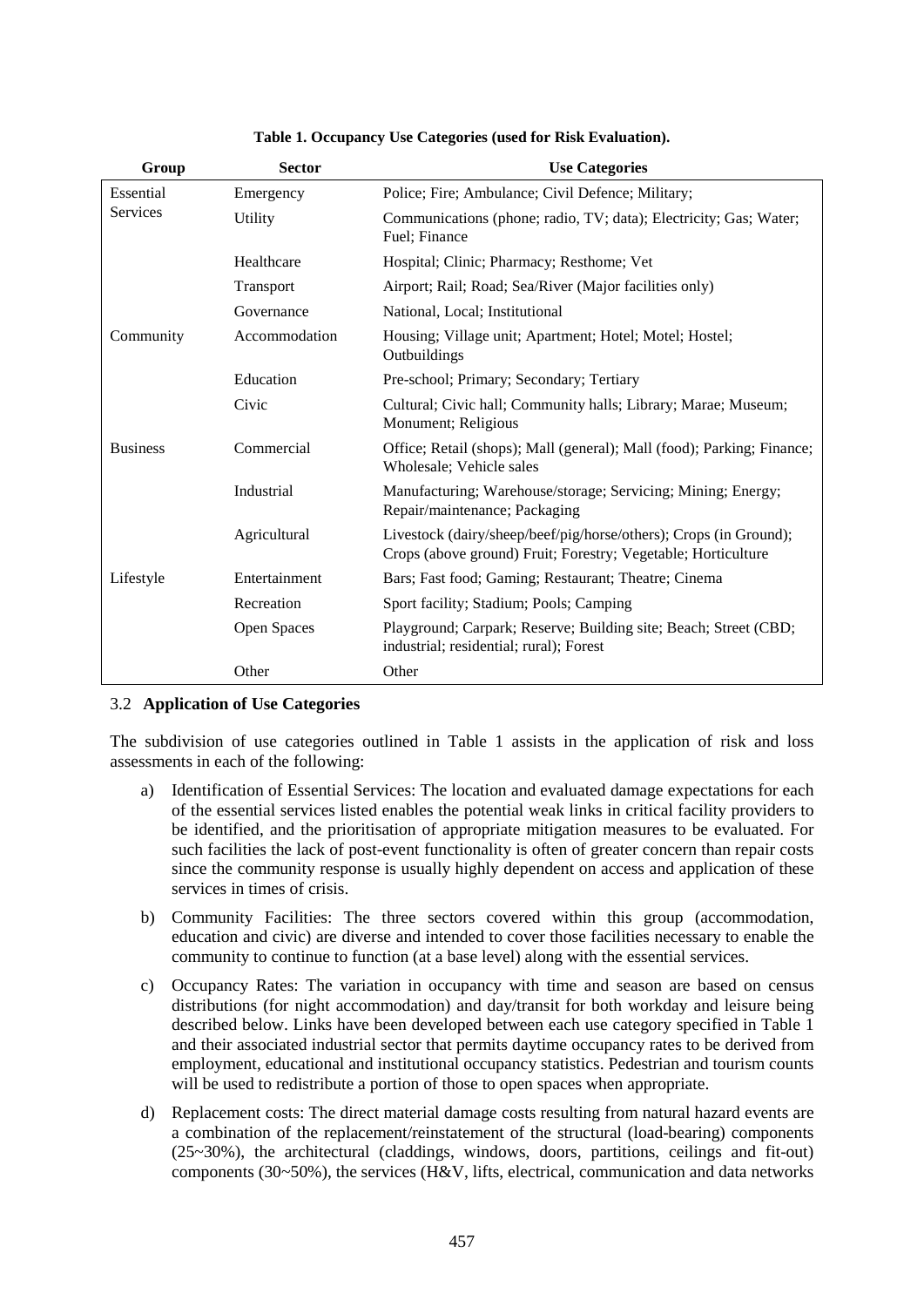15~25%), the plant and equipment, the contents and stock value. The risk model uses unit rates based on floor area to arrive at replacement costs for buildings and, where no better valuations are available, attempts to evaluate plant, equipment, stock and contents as a proportion of building cost depending on occupancy type (these latter sometimes being between 100 and 200% of the building value). The range of unit costs of reconstruction for each of the different occupancy classes shown in Table 1 are read into the RiskScape model for both standard and superior quality construction and used to determine replacement costs. Users can edit the rates if they wish and they will be adjusted periodically to reflect market trends.

# 4 **LOCATING PEOPLE**

#### 4.1 **Assigning people to buildings and open spaces**

Different loss computations require different input data. So for losses involving people (casualty/injury) and response (displacement and community disruption) the location of people across the community at the time of an event is required. Since the source of people data is primarily through the 5-yearly census data it establishes the total number of people within each region and is applicable for their night location (at home or in accommodation).

To establish the daytime population distribution for a 'typical working day' some people are moved from their night location to either a) their daytime workplace (office, school, retail, industrial); b) their leisure pursuits location (often involving shopping or recreation) or c) places them 'in transit' (mostly road transport but also airport, rail terminals).

For evening distributions, shops, cinema, restaurant, bar and event centres attract people from their places of residence and from their workplace in different proportions.

The model developed extracts the following input parameters from the following sources:

- 1. Establish the total population present within an area (typically a regional authority boundary zone) from census data.
- 2. Establish the building areas for each of the use categories of interest by interrogation of the building asset repository (a matrix of number of buildings and  $m<sup>2</sup>$  for use categories)
- 3. Establish the open-space area assignments from map or GIS interrogation  $(m<sup>2</sup>$  by open-space type categories). Examples of the open-space categories are given in Table 2.

The above input provides data which is ingested into the model in order to assign people to their appropriate building location by:

- 1. Establishing the night-time occupancy density from population present within an area (from Statistics Department census) and sum of accommodation space available  $\rightarrow$  people / m<sup>2</sup> accommodation class buildings.
- 2. Establishing daytime occupancy density from workers per industrial sector statistics and footprint area per sector within each area; with user-prescribed open-space proportion (for both residential and non-residential occupancies; with the balance remaining in their residential buildings. Non-workers like school pupils and hospital patients are included.
- 3. Establishing the evening occupancy density by using the hospitality workplace classification and a host to patron proportion to establish the total number of people within this sector and a proportion of night-workers.
- 4. Establishing the leisure-time distribution by considering beach and recreational open-space survey data or judgement with user-adjustments based on region specific experience.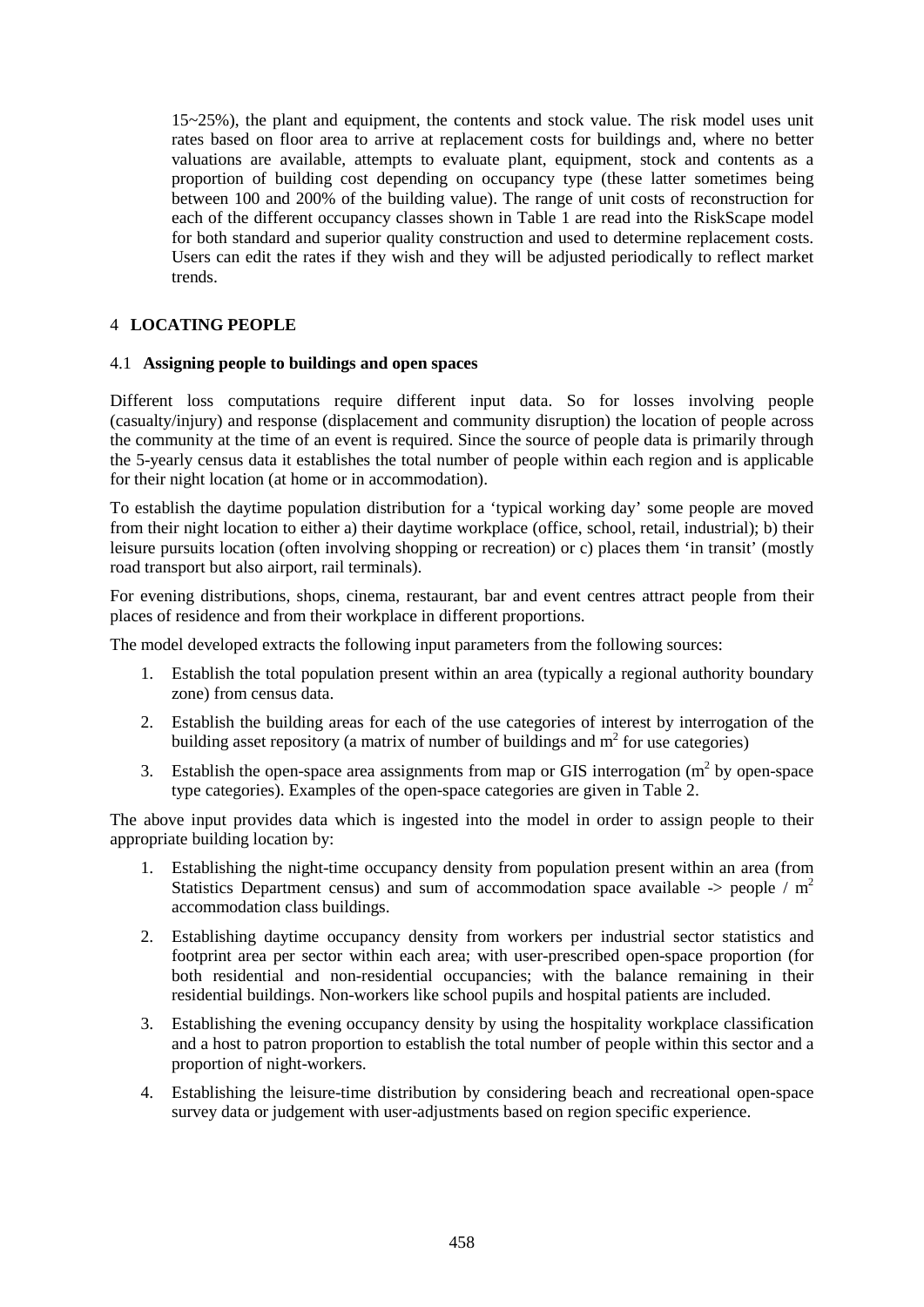5. Establishing the anticipated population distribution during events for which warnings are possible (floods; tsunami; severe wind) in which cases 'normal' use population distributions will be severely distorted. (Note this aspect is still work in progress but is allowed within the model when better data as to warning effectiveness becomes available.)

| <b>Class</b>        | <b>Maximum Occupancy</b><br>Rate<br>$(\text{persons}/\text{km}^2)$ | <b>Area per Person</b><br>(m <sup>2</sup> ) | <b>Description</b> (with examples)                              |  |  |
|---------------------|--------------------------------------------------------------------|---------------------------------------------|-----------------------------------------------------------------|--|--|
| Wilderness Low      | 0.01                                                               | 100,000,000                                 | Wilderness (Fiordland, Southern Alps)                           |  |  |
| Wilderness High     | 0.1                                                                | 10,000,000                                  | Wilderness (Rimutaka, Tararua Range)                            |  |  |
| Park Low            | 1                                                                  | 1,000,000                                   | Forest park (Orongorongo)                                       |  |  |
| Park Medium         | 10                                                                 | 100,000                                     | Park (regional park with a few high-use<br>trails)              |  |  |
| Park High           | 33                                                                 | 30,303                                      | Park (special character) (bike park,<br>Regional Park)          |  |  |
| Mixed Low           | 100                                                                | 10,000                                      | Park/playground/sport, large (> 5 Ha)                           |  |  |
| Mixed High          | 1000                                                               | 1,000                                       | Park/playground/sport, small<br>$(0.5$ to $5$ Ha)               |  |  |
| Playground          | 10,000                                                             | 100                                         | Playground $(< 0.5$ Ha)                                         |  |  |
| Cemetery            | 33                                                                 | 30,303                                      | Cemetery                                                        |  |  |
| Golf                | 330                                                                | 3,030                                       | Golf course                                                     |  |  |
| Garden              | 3300                                                               | 303                                         | Botanical/zoological gardens                                    |  |  |
| Sport Low           | 1000                                                               | 1,000                                       | Field sports (schools or adult) (rugby,<br>league, soccer)      |  |  |
| <b>Sport Medium</b> | 5000                                                               | 200                                         | Field sports (schools or adult) (bowls,<br>croquet)             |  |  |
| Sport High          | 25,000                                                             | 40                                          | Netball arena (Kilbirnie)                                       |  |  |
| Farm Low            | 0.2                                                                | 5,000,000                                   | Sheep Farm (QV classes PF, PG, PR,<br>PS) (1 person per 500 Ha) |  |  |
| Farm Medium         | $\overline{2}$                                                     | 500,000                                     | Dairy Farm (QV classes DF, AI, AN)                              |  |  |
| Farm High           | 20                                                                 | 50,000                                      | Specialist Farm (QV classes SD, SH,<br>SP, SS)                  |  |  |
| Forestry            | 0.2                                                                | 5,000,000                                   | Forestry (all QV classes)<br>(1 person per 500 Ha)              |  |  |
| Lifestyle           | 20                                                                 | 50,000                                      | Lifestyle (all QV classes)<br>(1 person per 5 Ha)               |  |  |
| Horticulture        | 100                                                                | 10,000                                      | Horticulture (all QV classes)<br>(1 person per Ha)              |  |  |
| Mining              | 100                                                                | 10,000                                      | Mining (all QV classes)<br>(1 person per Ha)                    |  |  |
| Aquaculture         | 200                                                                | 5,000                                       | Specialist (QV class SA)<br>(2 person per Ha)                   |  |  |

**Table 2. Open space classes (with maximum occupancy rates)** (refer Cousins 2015 for further details and sources)

Each open-space category has been assigned a maximum occupancy rate, as per Table 2. For use in RiskScape, a user decides on a temporal scenario of interest, and develops a set of relative occupancy multipliers to suit the scenario. The RiskScape software used the product of maximum rate and relative multiplier to assign people to the open spaces. Some default sets of relative multipliers are listed in Table 3.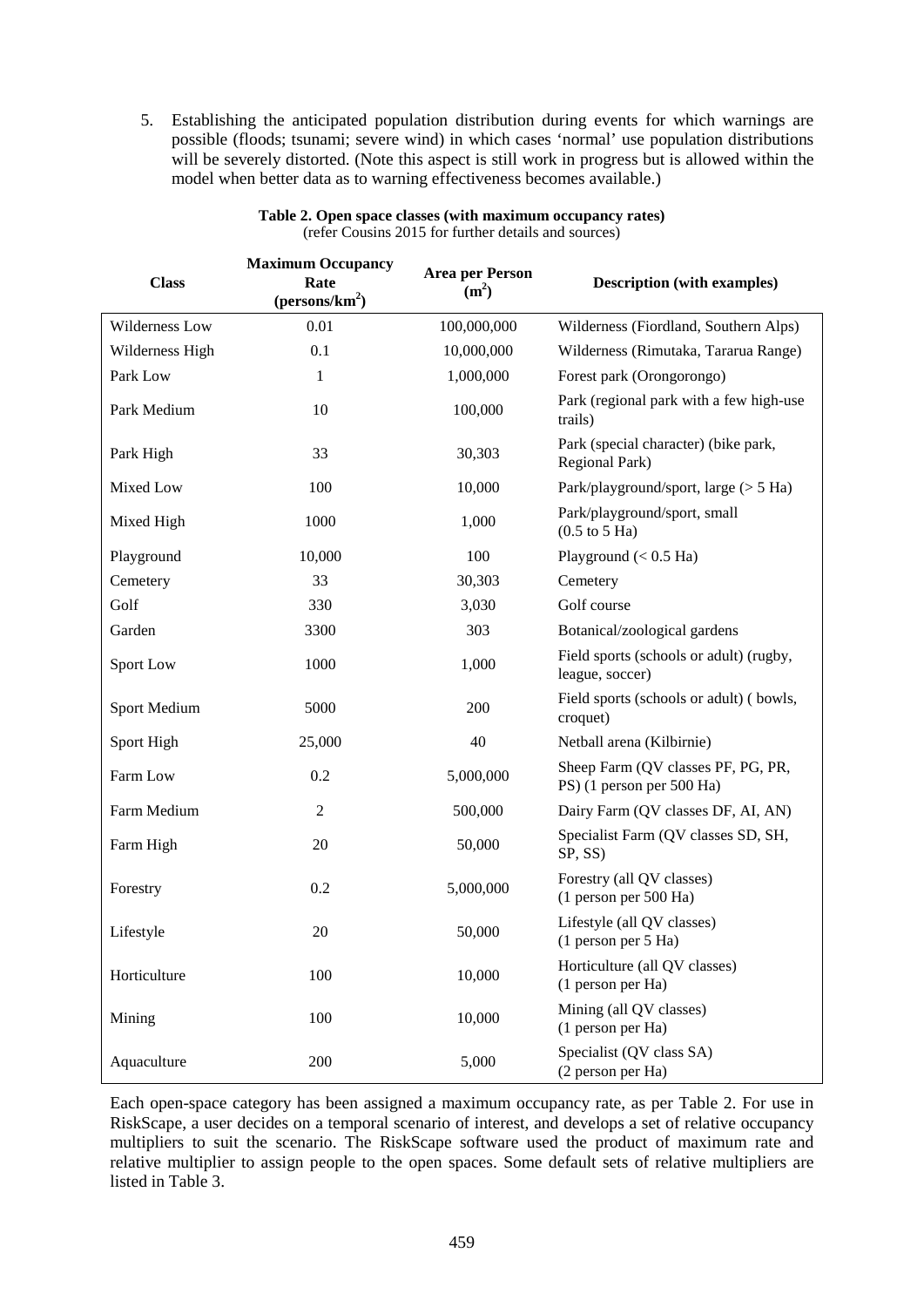| <b>Open Space</b><br><b>Class</b> | Winter<br><b>Night</b> | <b>Summer</b><br><b>Night</b> | Winter<br>Workday | <b>Summer</b><br>Workday | <b>Winter</b><br>Weekend<br>Day | <b>Summer</b><br>Weekend<br>Day | Com<br>mute |
|-----------------------------------|------------------------|-------------------------------|-------------------|--------------------------|---------------------------------|---------------------------------|-------------|
| Wilderness Low                    | 0.0001                 | 0.001                         | 0.01              | 0.1                      | 0.5                             | 1                               | 0.03        |
| Wilderness High                   | 0.0001                 | 0.001                         | 0.01              | 0.1                      | 0.5                             | 1                               | 0.03        |
| Park Low                          | 0.0001                 | 0.001                         | 0.01              | 0.1                      | 0.5                             | $\mathbf{1}$                    | 0.03        |
| Park Medium                       | 0.0001                 | 0.001                         | 0.01              | 0.1                      | 0.5                             | 1                               | 0.03        |
| Park High                         | 0.0001                 | 0.001                         | 0.01              | 0.1                      | 0.5                             | 1                               | 0.03        |
| Playground                        | 0.0001                 | 0.001                         | 0.1               | 0.5                      | 0.5                             | 1                               | 0.1         |
| Cemetery                          | 0.0001                 | 0.001                         | 0.2               | 0.5                      | 0.5                             | 1                               | 0.1         |
| Golf                              | 0.0001                 | 0.001                         | 0.2               | 0.5                      | 0.5                             | 1                               | 0.1         |
| Garden                            | 0.0001                 | 0.001                         | 0.2               | 0.5                      | 0.5                             | 1                               | 0.1         |
| Sport Low                         | 0.0001                 | 0.001                         | 0.3               | 0.5                      | 0.5                             | 1                               | 0.1         |
| Sport Medium                      | 0.0001                 | 0.001                         | 0.3               | 0.5                      | 0.5                             | 1                               | 0.1         |
| Sport High                        | 0.0001                 | 0.001                         | 0.3               | 0.5                      | 0.5                             | 1                               | 0.1         |
| Farm Low                          | 0.0001                 | 0.001                         | $\mathbf{1}$      | $\mathbf{1}$             | 0.1                             | 0.1                             | 0.01        |
| Farm Medium                       | 0.0001                 | 0.001                         | $\mathbf{1}$      | $\mathbf{1}$             | 0.1                             | 0.1                             | 0.01        |
| Farm High                         | 0.0001                 | 0.001                         | $\mathbf{1}$      | $\mathbf{1}$             | 0.1                             | 0.1                             | 0.01        |
| Forestry                          | 0.0001                 | 0.001                         | 1                 | $\mathbf{1}$             | 0.1                             | 0.1                             | 0.01        |
| Lifestyle                         | 0.0001                 | 0.001                         | 1                 | $\mathbf{1}$             | $\mathbf{1}$                    | 1                               | 0.01        |
| Feeder Road                       | 0.01                   | 0.01                          | 0.1               | 0.1                      | 0.1                             | 0.1                             | 0.6         |
| <b>Beach Low</b>                  | 0.001                  | 0.01                          | 0.01              | 0.1                      | 0.5                             | 1                               | 0.03        |
| <b>Beach Medium</b>               | 0.001                  | 0.01                          | 0.01              | 0.1                      | 0.5                             | 1                               | 0.03        |
| <b>Beach High</b>                 | 0.001                  | 0.01                          | 0.01              | 0.1                      | 0.5                             | $\mathbf{1}$                    | 0.03        |

| Table 3. Relative occupancy multipliers for some temporal scenarios |  |
|---------------------------------------------------------------------|--|
| (refer Cousins 2015 for further details and sources)                |  |

With people located for a particular temporal period, RiskScape engages the casualty derivative function to generate the casualty assessments for people within buildings. For those outside buildings, a Open-Space casualty vulnerability functions have been developed for people within built-up areas during earthquakes. They are driven from the characteristics of the nearest building and they cover the fall of brittle chimneys, the fall of larger brittle objects like weak brick walls, parapets, gables and other architectural ornaments, and the fall of glass from tall buildings. Casualty functions are also developed for the impact on people in buildings of violently moving contents, again due to earthquake shaking. All of the new functions are calibrated to a degree by application to historical earthquakes, such as Wairarapa 1942, Darfield 2010, and Christchurch 22nd February 2011.

#### 5 **DISCUSSION**

The combination of building occupancy use categories (Table 1) and open space occupancy rating (Table 2 and Table 3) provides a statistically justifiable basis upon which replacement costs and the variation in the location of people and thus casualty rates can be included within the RiskScape regional risk model. While the uncertainty bounds implicit in each of these tables remains high, attempts have been made within the model that their basis is transparent and open for the user to modify the default values to meet their specific situations when they wish to do so. Indeed it provides a basis to encourage better understanding of both the temporal location of people across the community and also the regional implication as to replacement costs, which can now include postevent inflation.